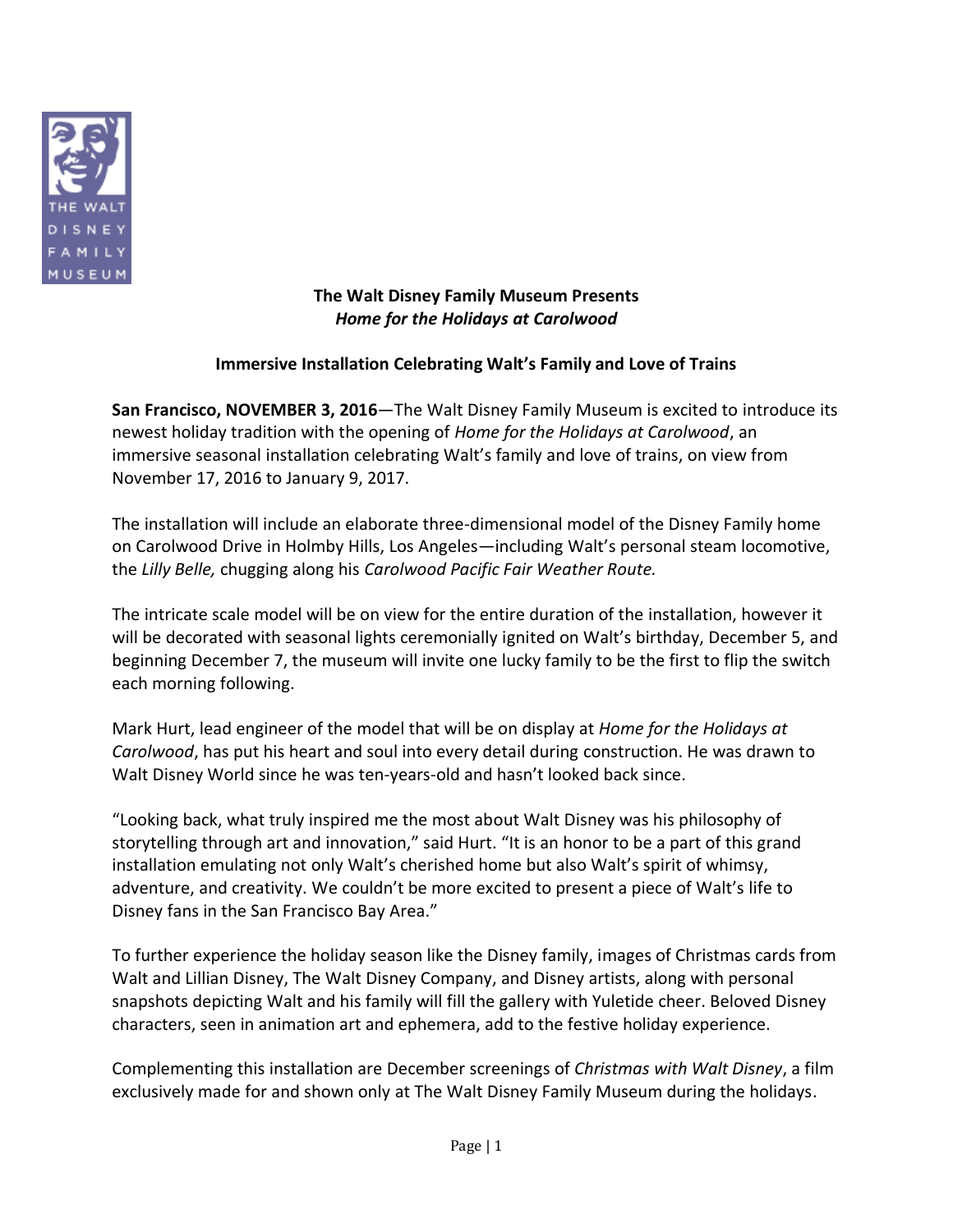# # #

## **ABOUT MARK J. HURT**

Through his own engineering and manufacturing firm, Constructioneer LLC, Mark Hurt specializes in the field of entertainment engineering, designing and fabricating elements for the motion picture industry, amusement park attractions, and custom process development and machinery for commercial organizations. His customers include such companies as Walt Disney Imagineering, Universal Studios, Lockheed, British Aerospace, IBM, Apple, Coca Cola, Hilton Hotels, and Norwegian Cruise Lines.

Hurt is one of the founders of the Atlanta-based company Nanoventions. Nanoventions combines innovative optical and non-optical microstructure mastering techniques with economic manufacturing methods to bring high quality micro-optic solutions to many already established markets. Current applications of the company's technologies include: document and product security and authentication technologies to prevent counterfeiting of currency, driver's licenses, event, and transit tickets, and pharmaceuticals; and industrial optical films for use in commercial lighting, LCDs, televisions, and solar cells.

Hurt holds 26 US patents with numerous patents pending. He is a member and published author for the International Society for Optics and Photonics. He has served for several years as an instructor with United States Navy Sea Cadets. He supports Best Friends Animal Society, and the Pumpkin Foundation, benefitting rescued animals. Hurt and his wife currently reside in Hawaii, while their son, a United States Marine, studies Aerospace Engineering at the University of Central Florida.

## **ABOUT THE MUSEUM**

The Walt Disney Family Museum presents the fascinating story and achievements of Walt Disney, the man who raised animation to the level of fine art, transformed the film industry, tirelessly pursued innovation, and created a global yet distinctively American legacy. Opened in October 2009, the 40,000 square foot facility features the newest technology along with a vast collection of historic materials and artifacts to bring Disney's achievements to life, myriad interactive galleries presenting early drawings and animation, movies, music, listening stations, a spectacular model of Disneyland and much more. The museum is a 501(c)(3) nonprofit organization located in the scenic Presidio of San Francisco.

The Walt Disney Family Museum has created many world-class exhibitions, such as *Disney and Dalí: Architects of the Imagination*; *MAGIC, COLOR, FLAIR: the world of Mary Blair*; and *Water to Paper, Paint to Sky: The Art of Tyrus Wong*, several of which have traveled to other museums around the world. The most recent, *Wish Upon a Star: The Art of Pinocchio*, is the fifteenth exhibition originated by museum since 2012.